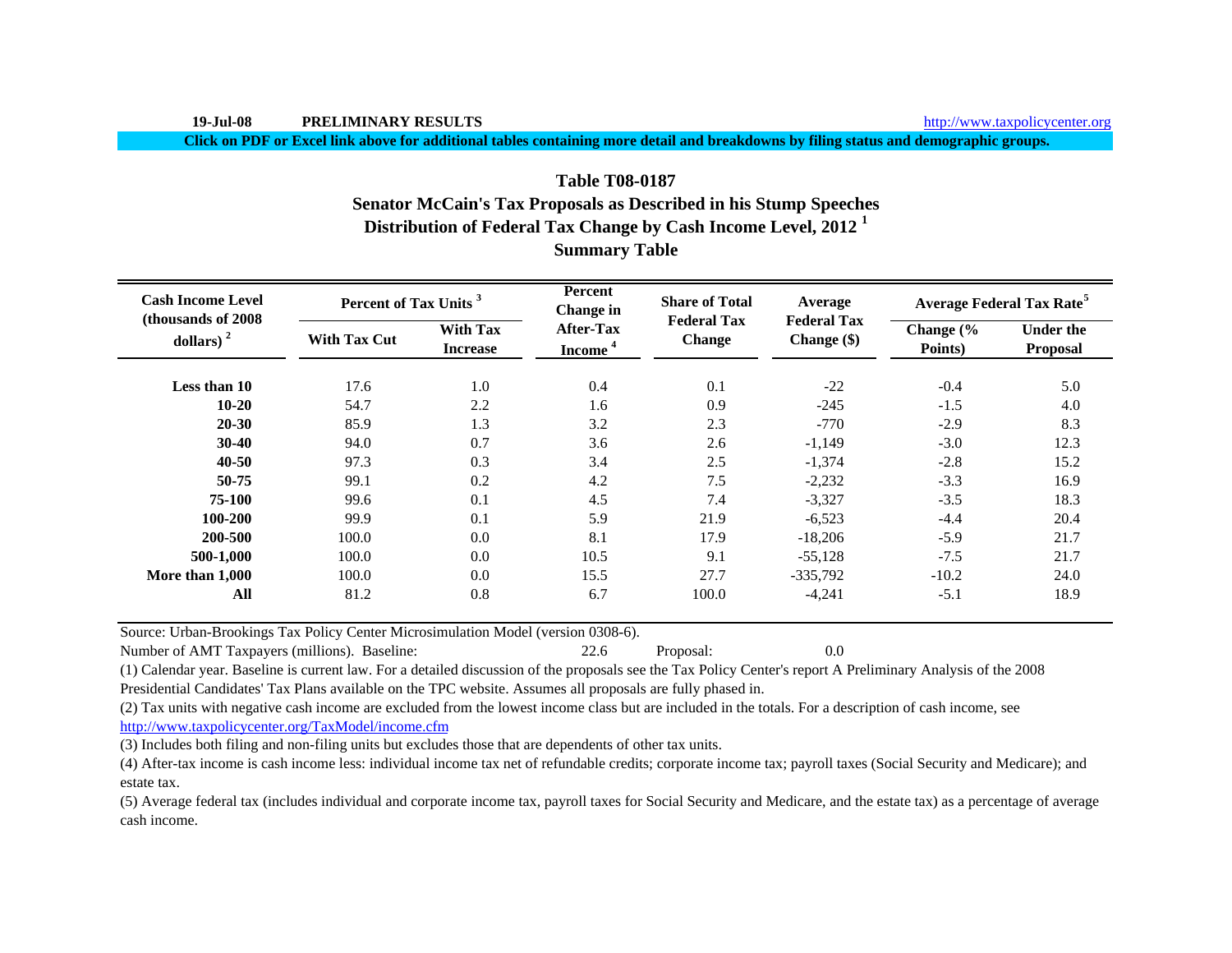#### **Table T08-0187 Senator McCain's Tax Proposals as Described in his Stump Speeches Distribution of Federal Tax Change by Cash Income Level, 2012 <sup>1</sup> Detail Table**

| <b>Cash Income Level</b><br>(thousands of 2008) | Percent of Tax Units |                             | Percent<br>Change in             | <b>Share of Total</b><br><b>Federal Tax</b> | <b>Average Federal Tax Change</b> |         | <b>Share of Federal Taxes</b> |                              | Average Federal Tax Rate |                              |
|-------------------------------------------------|----------------------|-----------------------------|----------------------------------|---------------------------------------------|-----------------------------------|---------|-------------------------------|------------------------------|--------------------------|------------------------------|
| dollars) <sup>2</sup>                           | <b>With Tax Cut</b>  | With Tax<br><b>Increase</b> | After-Tax<br>Income <sup>4</sup> | <b>Change</b>                               | <b>Dollars</b>                    | Percent | Change (%<br>Points)          | <b>Under the</b><br>Proposal | Change (%<br>Points)     | <b>Under the</b><br>Proposal |
| Less than 10                                    | 17.6                 | 1.0                         | 0.4                              | 0.1                                         | $-22$                             | $-6.8$  | 0.0                           | 0.2                          | $-0.4$                   | 5.0                          |
| $10 - 20$                                       | 54.7                 | 2.2                         | 1.6                              | 0.9                                         | $-245$                            | $-27.6$ | $-0.1$                        | 0.6                          | $-1.5$                   | 4.0                          |
| $20 - 30$                                       | 85.9                 | 1.3                         | 3.2                              | 2.3                                         | $-770$                            | $-25.6$ | $-0.1$                        | 1.8                          | $-2.9$                   | 8.3                          |
| $30 - 40$                                       | 94.0                 | 0.7                         | 3.6                              | 2.6                                         | $-1,149$                          | $-19.8$ | 0.1                           | 2.9                          | $-3.0$                   | 12.3                         |
| $40 - 50$                                       | 97.3                 | 0.3                         | 3.4                              | 2.5                                         | $-1,374$                          | $-15.6$ | 0.3                           | 3.7                          | $-2.8$                   | 15.2                         |
| 50-75                                           | 99.1                 | 0.2                         | 4.2                              | 7.5                                         | $-2,232$                          | $-16.4$ | 0.6                           | 10.3                         | $-3.3$                   | 16.9                         |
| 75-100                                          | 99.6                 | 0.1                         | 4.5                              | 7.4                                         | $-3,327$                          | $-16.1$ | 0.7                           | 10.5                         | $-3.5$                   | 18.3                         |
| 100-200                                         | 99.9                 | 0.1                         | 5.9                              | 21.9                                        | $-6,523$                          | $-17.8$ | 1.2                           | 27.4                         | $-4.4$                   | 20.4                         |
| 200-500                                         | 100.0                | 0.0                         | 8.1                              | 17.9                                        | $-18,206$                         | $-21.4$ | 0.0                           | 17.8                         | $-5.9$                   | 21.7                         |
| 500-1.000                                       | 100.0                | 0.0                         | 10.5                             | 9.1                                         | $-55,128$                         | $-25.6$ | $-0.4$                        | 7.1                          | $-7.5$                   | 21.7                         |
| More than 1,000                                 | 100.0                | 0.0                         | 15.5                             | 27.7                                        | $-335,792$                        | $-29.8$ | $-2.2$                        | 17.6                         | $-10.2$                  | 24.0                         |
| All                                             | 81.2                 | 0.8                         | 6.7                              | 100.0                                       | $-4,241$                          | $-21.3$ | 0.0                           | 100.0                        | $-5.1$                   | 18.9                         |

# **Baseline Distribution of Income and Federal Taxesby Cash Income Level, 2012 <sup>1</sup>**

| <b>Cash Income Level</b><br>(thousands of 2008) | Tax Units <sup>3</sup>       |                     | Average             | Average<br><b>Federal Tax</b> | <b>Average After-</b>   | Average<br><b>Federal Tax</b> | <b>Share of Pre-</b><br><b>Tax Income</b> | <b>Share of Post-</b><br><b>Tax Income</b> | <b>Share of</b><br><b>Federal Taxes</b> |
|-------------------------------------------------|------------------------------|---------------------|---------------------|-------------------------------|-------------------------|-------------------------------|-------------------------------------------|--------------------------------------------|-----------------------------------------|
| dollars) $2$                                    | <b>Number</b><br>(thousands) | Percent of<br>Total | Income<br>(Dollars) | <b>Burden</b><br>(Dollars)    | Tax Income<br>(Dollars) | Rate <sup>5</sup>             | Percent of<br><b>Total</b>                | Percent of<br>Total                        | Percent of<br>Total                     |
| Less than 10                                    | 16,546                       | 10.6                | 6,019               | 324                           | 5,695                   | 5.4                           | 0.8                                       | 1.0                                        | 0.2                                     |
| $10 - 20$                                       | 24,280                       | 15.6                | 16,259              | 888                           | 15,371                  | 5.5                           | 3.1                                       | 3.8                                        | 0.7                                     |
| 20-30                                           | 20,001                       | 12.8                | 27,053              | 3,005                         | 24,048                  | 11.1                          | 4.2                                       | 4.9                                        | 1.9                                     |
| 30-40                                           | 15,128                       | 9.7                 | 37.907              | 5,803                         | 32,104                  | 15.3                          | 4.4                                       | 4.9                                        | 2.8                                     |
| 40-50                                           | 12,063                       | 7.7                 | 48,997              | 8,836                         | 40,161                  | 18.0                          | 4.6                                       | 4.9                                        | 3.4                                     |
| 50-75                                           | 22,213                       | 14.2                | 67,389              | 13,588                        | 53,800                  | 20.2                          | 11.6                                      | 12.1                                       | 9.7                                     |
| 75-100                                          | 14,729                       | 9.4                 | 94,738              | 20,706                        | 74,032                  | 21.9                          | 10.8                                      | 11.1                                       | 9.8                                     |
| 100-200                                         | 22,218                       | 14.2                | 148,087             | 36,658                        | 111.429                 | 24.8                          | 25.4                                      | 25.1                                       | 26.2                                    |
| 200-500                                         | 6.499                        | 4.2                 | 309,272             | 85.289                        | 223,983                 | 27.6                          | 15.5                                      | 14.8                                       | 17.8                                    |
| 500-1.000                                       | 1.087                        | 0.7                 | 739,526             | 215,805                       | 523.721                 | 29.2                          | 6.2                                       | 5.8                                        | 7.5                                     |
| More than 1.000                                 | 546                          | 0.4                 | 3.289.961           | 1,125,627                     | 2.164.334               | 34.2                          | 13.9                                      | 12.0                                       | 19.8                                    |
| All                                             | 156,009                      | 100.0               | 83,049              | 19,934                        | 63,115                  | 24.0                          | 100.0                                     | 100.0                                      | 100.0                                   |

Source: Urban-Brookings Tax Policy Center Microsimulation Model (version 0308-6).

Number of AMT Taxpayers (millions). Baseline: 22.6 Proposal: 0.0

(1) Calendar year. Baseline is current law. For a detailed discussion of the proposals see the Tax Policy Center's report A Preliminary Analysis of the 2008 Presidential Candidates' Tax Plans available on the TPC website. Assumes all proposals are fully phased in.

(2) Tax units with negative cash income are excluded from the lowest income class but are included in the totals. For a description of cash income, see

http://www.taxpolicycenter.org/TaxModel/income.cfm

(3) Includes both filing and non-filing units but excludes those that are dependents of other tax units.

(4) After-tax income is cash income less: individual income tax net of refundable credits; corporate income tax; payroll taxes (Social Security and Medicare); and estate tax.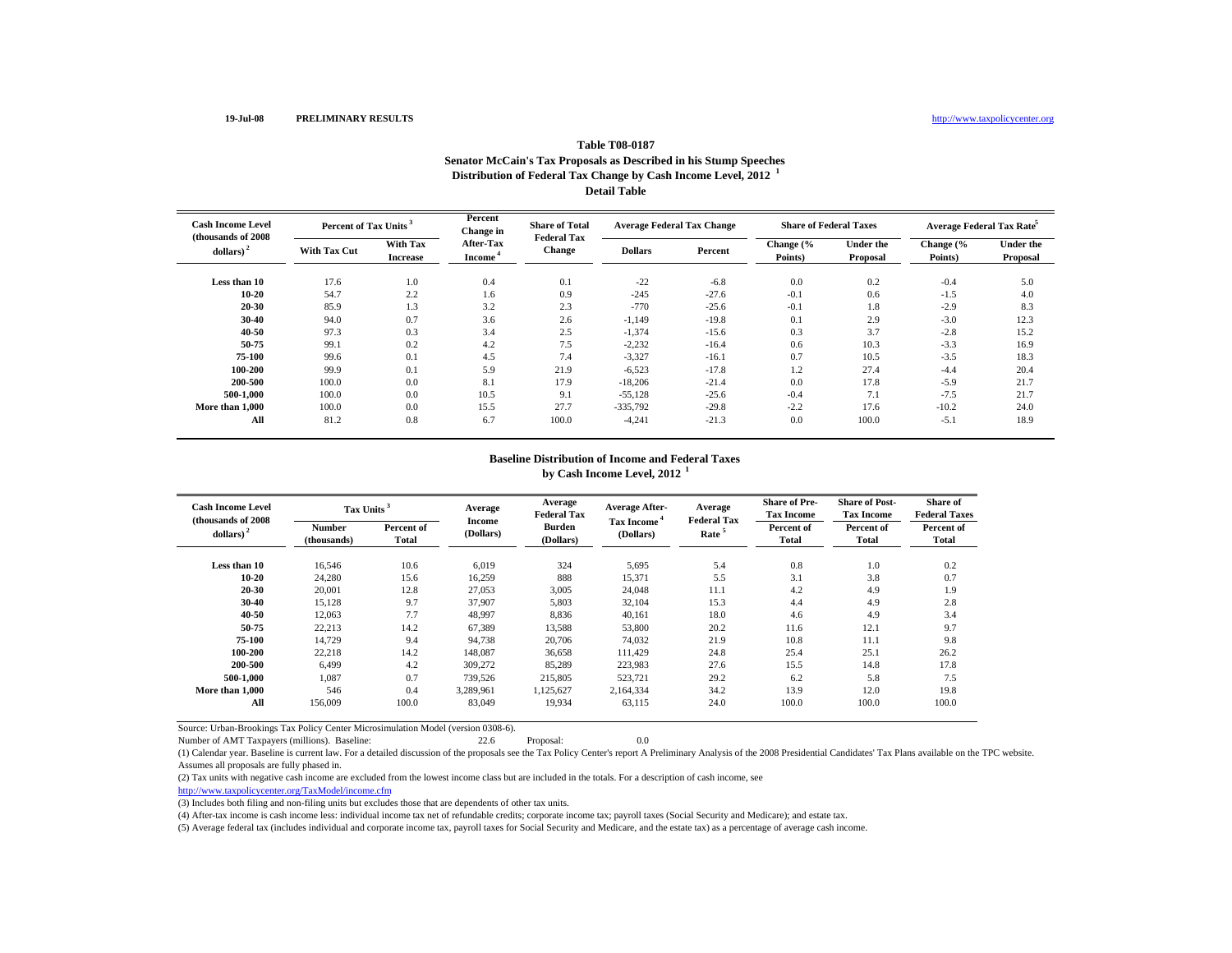#### **Table T08-0187 Senator McCain's Tax Proposals as Described in his Stump Speeches Distribution of Federal Tax Change by Cash Income Level, 2012 <sup>1</sup> Detail Table - Single Tax Units**

| <b>Cash Income Level</b><br>(thousands of 2008) | Percent of Tax Units |                             | Percent<br>Change in                    | <b>Share of Total</b><br><b>Federal Tax</b> | <b>Average Federal Tax Change</b> |         | <b>Share of Federal Taxes</b> |                              | Average Federal Tax Rate <sup>5</sup> |                              |
|-------------------------------------------------|----------------------|-----------------------------|-----------------------------------------|---------------------------------------------|-----------------------------------|---------|-------------------------------|------------------------------|---------------------------------------|------------------------------|
| dollars) <sup>2</sup>                           | <b>With Tax Cut</b>  | With Tax<br><b>Increase</b> | <b>After-Tax</b><br>Income <sup>4</sup> | <b>Change</b>                               | <b>Dollars</b>                    | Percent | Change (%<br>Points)          | <b>Under the</b><br>Proposal | Change (%<br>Points)                  | <b>Under the</b><br>Proposal |
| Less than 10                                    | 17.0                 | 0.9                         | 0.3                                     | 0.1                                         | $-16$                             | $-3.4$  | 0.2                           | 0.9                          | $-0.3$                                | 7.5                          |
| $10 - 20$                                       | 58.4                 | 2.0                         | 1.8                                     | 2.9                                         | $-268$                            | $-18.8$ | 0.0                           | 2.9                          | $-1.7$                                | 7.2                          |
| $20 - 30$                                       | 86.6                 | 0.8                         | 2.6                                     | 4.4                                         | $-599$                            | $-14.9$ | 0.3                           | 5.9                          | $-2.2$                                | 12.7                         |
| $30 - 40$                                       | 96.4                 | 0.2                         | 2.6                                     | 3.8                                         | $-780$                            | $-10.8$ | 0.7                           | 7.4                          | $-2.1$                                | 17.0                         |
| $40 - 50$                                       | 99.0                 | 0.1                         | 2.4                                     | 3.6                                         | $-909$                            | $-8.8$  | 1.0                           | 8.7                          | $-1.9$                                | 19.1                         |
| 50-75                                           | 99.4                 | 0.1                         | 4.4                                     | 14.1                                        | $-2,229$                          | $-14.3$ | 1.1                           | 19.8                         | $-3.4$                                | 20.2                         |
| 75-100                                          | 99.5                 | 0.1                         | 5.3                                     | 9.8                                         | $-3,673$                          | $-15.1$ | 0.6                           | 12.9                         | $-3.9$                                | 22.1                         |
| 100-200                                         | 99.6                 | 0.1                         | 6.4                                     | 16.5                                        | $-6,582$                          | $-16.7$ | 0.5                           | 19.2                         | $-4.6$                                | 22.9                         |
| 200-500                                         | 99.9                 | 0.1                         | 12.0                                    | 15.1                                        | $-26,216$                         | $-27.9$ | $-1.1$                        | 9.1                          | $-8.4$                                | 21.7                         |
| 500-1.000                                       | 100.0                | 0.0                         | 15.5                                    | 7.7                                         | $-78,155$                         | $-33.6$ | $-0.8$                        | 3.5                          | $-10.6$                               | 20.9                         |
| More than 1,000                                 | 100.0                | 0.0                         | 21.9                                    | 21.8                                        | $-442,074$                        | $-34.9$ | $-2.3$                        | 9.5                          | $-13.4$                               | 25.1                         |
| All                                             | 72.9                 | 0.8                         | 5.8                                     | 100.0                                       | $-2,079$                          | $-19.0$ | 0.0                           | 100.0                        | $-4.5$                                | 19.1                         |

# **Baseline Distribution of Income and Federal Taxesby Cash Income Level, 2012 <sup>1</sup>**

| <b>Cash Income Level</b><br>(thousands of 2008) | Tax Units <sup>3</sup>       |                     | Average             | Average<br><b>Federal Tax</b> | <b>Average After-</b>   | Average<br><b>Federal Tax</b> | <b>Share of Pre-</b><br><b>Tax Income</b> | <b>Share of Post-</b><br><b>Tax Income</b> | <b>Share of</b><br><b>Federal Taxes</b> |
|-------------------------------------------------|------------------------------|---------------------|---------------------|-------------------------------|-------------------------|-------------------------------|-------------------------------------------|--------------------------------------------|-----------------------------------------|
| $\leftdollars\right>$ <sup>2</sup>              | <b>Number</b><br>(thousands) | Percent of<br>Total | Income<br>(Dollars) | <b>Burden</b><br>(Dollars)    | Tax Income<br>(Dollars) | Rate <sup>5</sup>             | Percent of<br><b>Total</b>                | Percent of<br>Total                        | Percent of<br>Total                     |
| Less than 10                                    | 12,033                       | 17.8                | 6,036               | 471                           | 5,565                   | 7.8                           | 2.3                                       | 2.8                                        | 0.8                                     |
| $10 - 20$                                       | 15,257                       | 22.5                | 16.104              | 1,425                         | 14.678                  | 8.9                           | 7.8                                       | 9.3                                        | 2.9                                     |
| 20-30                                           | 10,409                       | 15.4                | 26,937              | 4,019                         | 22,917                  | 14.9                          | 8.9                                       | 9.9                                        | 5.6                                     |
| 30-40                                           | 6,929                        | 10.2                | 37,831              | 7,202                         | 30,629                  | 19.0                          | 8.3                                       | 8.8                                        | 6.7                                     |
| 40-50                                           | 5,586                        | 8.2                 | 48,999              | 10,289                        | 38,711                  | 21.0                          | 8.7                                       | 9.0                                        | 7.7                                     |
| 50-75                                           | 8,900                        | 13.1                | 66,503              | 15,634                        | 50,869                  | 23.5                          | 18.7                                      | 18.8                                       | 18.7                                    |
| 75-100                                          | 3,777                        | 5.6                 | 93,400              | 24,303                        | 69,097                  | 26.0                          | 11.2                                      | 10.8                                       | 12.3                                    |
| 100-200                                         | 3,528                        | 5.2                 | 143,053             | 39,345                        | 103,708                 | 27.5                          | 16.0                                      | 15.2                                       | 18.7                                    |
| 200-500                                         | 811                          | 1.2                 | 313.377             | 94.106                        | 219,271                 | 30.0                          | 8.0                                       | 7.4                                        | 10.3                                    |
| 500-1.000                                       | 138                          | 0.2                 | 737,609             | 232,628                       | 504.981                 | 31.5                          | 3.2                                       | 2.9                                        | 4.3                                     |
| More than 1.000                                 | 69                           | 0.1                 | 3.290.833           | 1,267,888                     | 2.022.944               | 38.5                          | 7.2                                       | 5.8                                        | 11.8                                    |
| All                                             | 67,788                       | 100.0               | 46,595              | 10,972                        | 35,623                  | 23.6                          | 100.0                                     | 100.0                                      | 100.0                                   |

Source: Urban-Brookings Tax Policy Center Microsimulation Model (version 0308-6).

Number of AMT Taxpayers (millions). Baseline: 22.6 Proposal: 0.0

(1) Calendar year. Baseline is current law. For a detailed discussion of the proposals see the Tax Policy Center's report A Preliminary Analysis of the 2008 Presidential Candidates' Tax Plans available on the TPC website. Assumes all proposals are fully phased in.

(2) Tax units with negative cash income are excluded from the lowest income class but are included in the totals. For a description of cash income, see

http://www.taxpolicycenter.org/TaxModel/income.cfm

(3) Includes both filing and non-filing units but excludes those that are dependents of other tax units.

(4) After-tax income is cash income less: individual income tax net of refundable credits; corporate income tax; payroll taxes (Social Security and Medicare); and estate tax.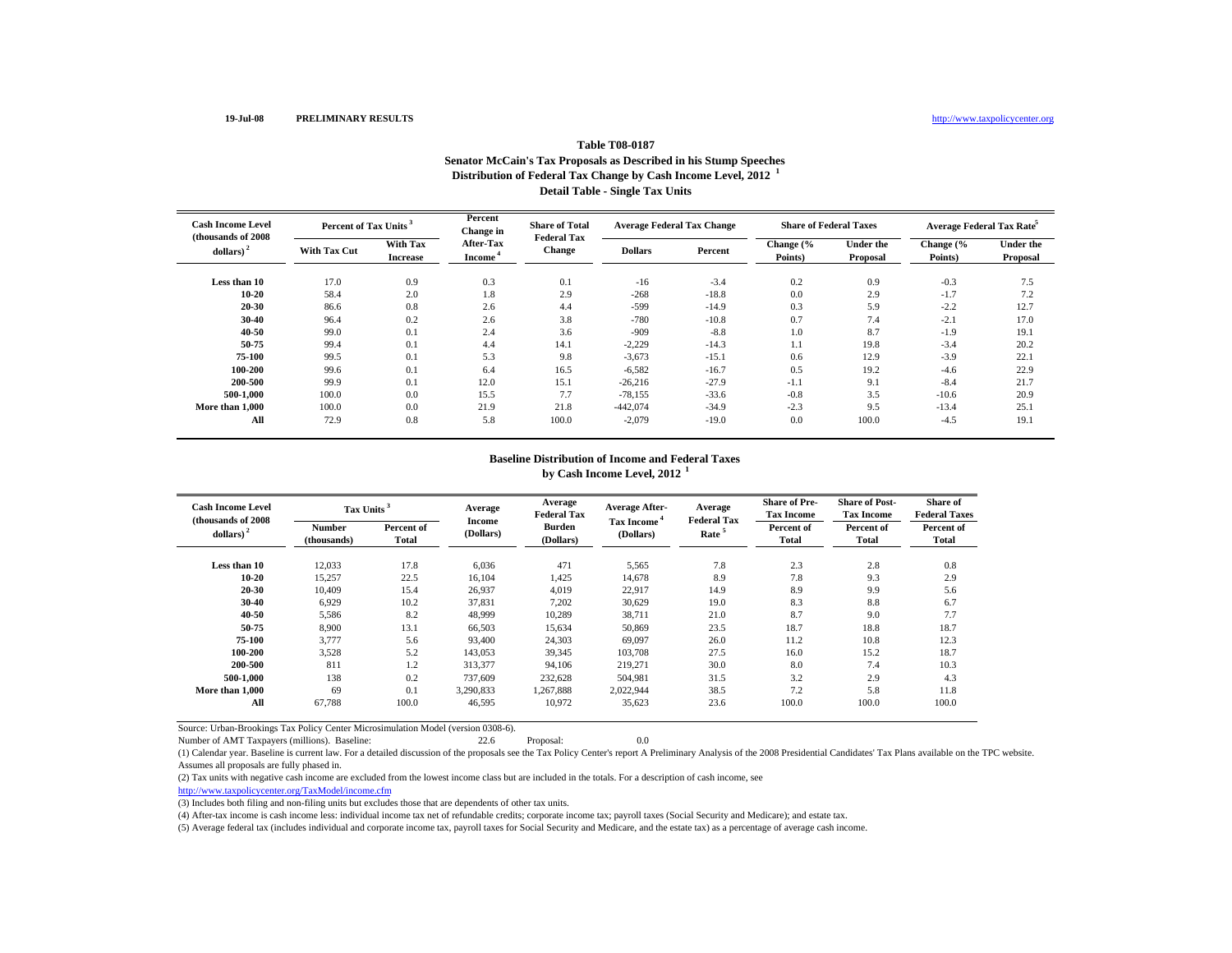#### **Table T08-0187 Senator McCain's Tax Proposals as Described in his Stump Speeches Distribution of Federal Tax Change by Cash Income Level, 2012 <sup>1</sup> Detail Table - Married Tax Units Filing Jointly**

| <b>Cash Income Level</b><br>(thousands of 2008) | Percent of Tax Units |                                    | Percent<br>Change in                    | <b>Share of Total</b><br><b>Federal Tax</b> | <b>Average Federal Tax Change</b> |         | <b>Share of Federal Taxes</b> |                              | <b>Average Federal Tax Rate</b> |                              |
|-------------------------------------------------|----------------------|------------------------------------|-----------------------------------------|---------------------------------------------|-----------------------------------|---------|-------------------------------|------------------------------|---------------------------------|------------------------------|
| dollars) <sup>2</sup>                           | <b>With Tax Cut</b>  | <b>With Tax</b><br><b>Increase</b> | <b>After-Tax</b><br>Income <sup>*</sup> | <b>Change</b>                               | <b>Dollars</b>                    | Percent | Change (%<br>Points)          | <b>Under the</b><br>Proposal | Change (%<br>Points)            | <b>Under the</b><br>Proposal |
| Less than 10                                    | 29.2                 | 1.3                                | 1.4                                     | 0.0                                         | $-68$                             | $-20.4$ | 0.0                           | 0.0                          | $-1.3$                          | 5.2                          |
| $10 - 20$                                       | 50.7                 | 2.4                                | 1.3                                     | 0.2                                         | $-206$                            | $-32.4$ | 0.0                           | 0.1                          | $-1.2$                          | 2.6                          |
| $20 - 30$                                       | 78.6                 | 2.4                                | 3.5                                     | 0.9                                         | $-886$                            | $-43.7$ | $-0.1$                        | 0.3                          | $-3.3$                          | 4.2                          |
| $30 - 40$                                       | 87.6                 | 1.5                                | 4.2                                     | 1.3                                         | $-1,411$                          | $-34.5$ | $-0.1$                        | 0.7                          | $-3.7$                          | 7.1                          |
| $40 - 50$                                       | 93.9                 | 0.8                                | 3.9                                     | 1.3                                         | $-1,667$                          | $-24.6$ | 0.0                           | 1.1                          | $-3.4$                          | 10.4                         |
| 50-75                                           | 98.7                 | 0.2                                | 3.7                                     | 4.1                                         | $-2,113$                          | $-18.2$ | 0.2                           | 5.2                          | $-3.1$                          | 13.8                         |
| 75-100                                          | 99.6                 | 0.1                                | 4.1                                     | 6.2                                         | $-3,149$                          | $-16.6$ | 0.6                           | 8.7                          | $-3.3$                          | 16.6                         |
| 100-200                                         | 99.9                 | 0.1                                | 5.8                                     | 24.9                                        | $-6,577$                          | $-18.2$ | 1.4                           | 31.4                         | $-4.4$                          | 19.8                         |
| 200-500                                         | 100.0                | 0.0                                | 7.6                                     | 20.1                                        | $-16,973$                         | $-20.2$ | 0.5                           | 22.2                         | $-5.5$                          | 21.7                         |
| 500-1.000                                       | 100.0                | 0.0                                | 9.8                                     | 10.2                                        | $-51,721$                         | $-24.2$ | $-0.3$                        | 8.9                          | $-7.0$                          | 21.9                         |
| More than 1,000                                 | 100.0                | 0.0                                | 14.6                                    | 30.8                                        | $-313,159$                        | $-28.9$ | $-2.1$                        | 21.2                         | $-9.7$                          | 23.8                         |
| All                                             | 91.3                 | 0.6                                | 7.3                                     | 100.0                                       | $-7,601$                          | $-21.9$ | 0.0                           | 100.0                        | $-5.5$                          | 19.5                         |

## **Baseline Distribution of Income and Federal Taxesby Cash Income Level, 2012 <sup>1</sup>**

| <b>Cash Income Level</b><br>(thousands of 2008) | Tax Units <sup>3</sup>       |                     | Average             | Average<br><b>Federal Tax</b> | <b>Average After-</b>   | Average<br><b>Federal Tax</b> | <b>Share of Pre-</b><br><b>Tax Income</b> | <b>Share of Post-</b><br><b>Tax Income</b> | <b>Share of</b><br><b>Federal Taxes</b> |
|-------------------------------------------------|------------------------------|---------------------|---------------------|-------------------------------|-------------------------|-------------------------------|-------------------------------------------|--------------------------------------------|-----------------------------------------|
| dollars) $2$                                    | <b>Number</b><br>(thousands) | Percent of<br>Total | Income<br>(Dollars) | <b>Burden</b><br>(Dollars)    | Tax Income<br>(Dollars) | Rate <sup>5</sup>             | Percent of<br><b>Total</b>                | Percent of<br>Total                        | Percent of<br>Total                     |
| Less than 10                                    | 2,059                        | 3.4                 | 5,102               | 333                           | 4,769                   | 6.5                           | 0.1                                       | 0.2                                        | 0.0                                     |
| $10 - 20$                                       | 3,695                        | 6.1                 | 16,805              | 637                           | 16.168                  | 3.8                           | 0.7                                       | 0.9                                        | 0.1                                     |
| 20-30                                           | 4,653                        | 7.6                 | 27,081              | 2,029                         | 25,052                  | 7.5                           | 1.5                                       | 1.8                                        | 0.5                                     |
| 30-40                                           | 4,125                        | 6.8                 | 37,989              | 4,096                         | 33,893                  | 10.8                          | 1.9                                       | 2.2                                        | 0.8                                     |
| 40-50                                           | 3,572                        | 5.9                 | 49,128              | 6,775                         | 42,353                  | 13.8                          | 2.1                                       | 2.4                                        | 1.1                                     |
| 50-75                                           | 9.064                        | 14.9                | 68,660              | 11,581                        | 57,079                  | 16.9                          | 7.4                                       | 8.2                                        | 5.0                                     |
| 75-100                                          | 9,144                        | 15.0                | 95,433              | 18,946                        | 76.487                  | 19.9                          | 10.3                                      | 11.0                                       | 8.2                                     |
| 100-200                                         | 17,526                       | 28.8                | 149,607             | 36,142                        | 113,465                 | 24.2                          | 31.0                                      | 31.3                                       | 29.9                                    |
| 200-500                                         | 5.479                        | 9.0                 | 308,576             | 84,020                        | 224,556                 | 27.2                          | 20.0                                      | 19.4                                       | 21.8                                    |
| 500-1.000                                       | 913                          | 1.5                 | 739,970             | 213,377                       | 526,592                 | 28.8                          | 8.0                                       | 7.6                                        | 9.2                                     |
| More than 1.000                                 | 455                          | 0.8                 | 3.227.576           | 1.082.719                     | 2.144.857               | 33.6                          | 17.4                                      | 15.4                                       | 23.3                                    |
| All                                             | 60,954                       | 100.0               | 138,787             | 34,706                        | 104,081                 | 25.0                          | 100.0                                     | 100.0                                      | 100.0                                   |

Source: Urban-Brookings Tax Policy Center Microsimulation Model (version 0308-6).

Number of AMT Taxpayers (millions). Baseline: 22.6 Proposal: 0.0

(1) Calendar year. Baseline is current law. For a detailed discussion of the proposals see the Tax Policy Center's report A Preliminary Analysis of the 2008 Presidential Candidates' Tax Plans available on the TPC website. Assumes all proposals are fully phased in.

(2) Tax units with negative cash income are excluded from the lowest income class but are included in the totals. For a description of cash income, see

http://www.taxpolicycenter.org/TaxModel/income.cfm

(3) Includes both filing and non-filing units but excludes those that are dependents of other tax units.

(4) After-tax income is cash income less: individual income tax net of refundable credits; corporate income tax; payroll taxes (Social Security and Medicare); and estate tax.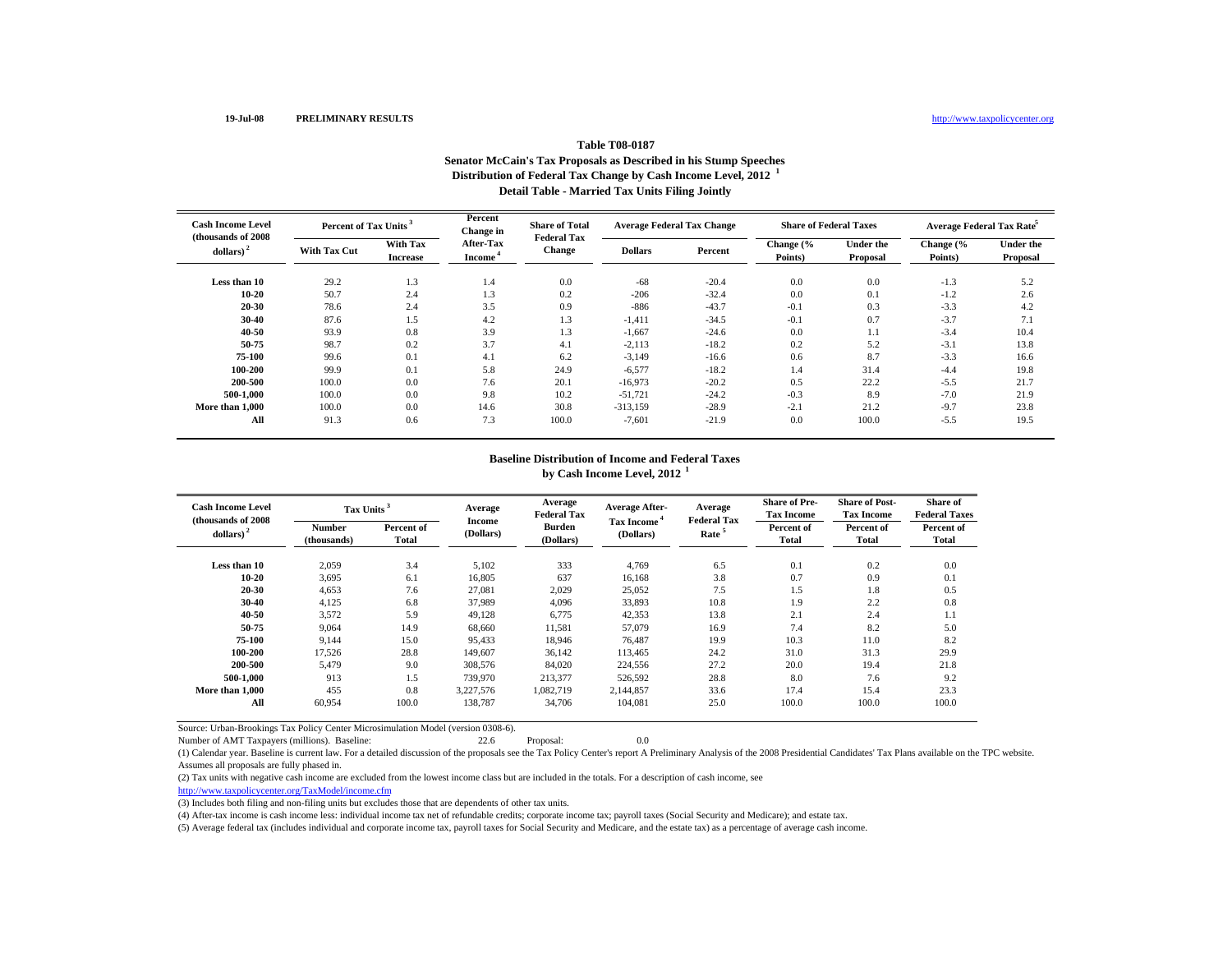# **Table T08-0187 Senator McCain's Tax Proposals as Described in his Stump Speeches Distribution of Federal Tax Change by Cash Income Level, 2012 <sup>1</sup> Detail Table - Head of Household Tax Units**

| <b>Cash Income Level</b><br>(thousands of 2008) | Percent of Tax Units                               |                                                          | Percent<br>Change in | <b>Share of Total</b><br><b>Federal Tax</b> | <b>Average Federal Tax Change</b> |                              | <b>Share of Federal Taxes</b> |                              | Average Federal Tax Rate |        |
|-------------------------------------------------|----------------------------------------------------|----------------------------------------------------------|----------------------|---------------------------------------------|-----------------------------------|------------------------------|-------------------------------|------------------------------|--------------------------|--------|
| dollars) <sup>2</sup>                           | With Tax<br><b>With Tax Cut</b><br><b>Increase</b> | <b>After-Tax</b><br><b>Change</b><br>Income <sup>4</sup> | <b>Dollars</b>       | Percent                                     | Change (%<br>Points)              | <b>Under the</b><br>Proposal | Change (%<br>Points)          | <b>Under the</b><br>Proposal |                          |        |
| Less than 10                                    | 9.9                                                | 1.0                                                      | 0.2                  | 0.1                                         | $-11$                             | 2.4                          | $-0.2$                        | $-0.8$                       | $-0.2$                   | $-7.1$ |
| $10 - 20$                                       | 44.2                                               | 2.8                                                      | 1.1                  | 2.2                                         | $-186$                            | 28.5                         | $-1.2$                        | $-2.9$                       | $-1.1$                   | $-5.2$ |
| 20-30                                           | 90.7                                               | 1.3                                                      | 4.0                  | 10.9                                        | $-1,030$                          | $-67.0$                      | $-2.1$                        | 1.6                          | $-3.8$                   | 1.9    |
| $30 - 40$                                       | 96.3                                               | 0.8                                                      | 4.7                  | 13.4                                        | $-1,556$                          | $-31.8$                      | $-1.1$                        | 8.6                          | $-4.1$                   | 8.8    |
| $40 - 50$                                       | 98.1                                               | 0.2                                                      | 4.8                  | 11.4                                        | $-1,949$                          | $-23.7$                      | $-0.1$                        | 11.0                         | $-4.0$                   | 12.9   |
| 50-75                                           | 99.6                                               | 0.0                                                      | 4.5                  | 20.4                                        | $-2,398$                          | $-18.2$                      | 1.6                           | 27.4                         | $-3.6$                   | 16.3   |
| 75-100                                          | 99.5                                               | 0.0                                                      | 4.8                  | 12.1                                        | $-3,469$                          | $-16.1$                      | 1.6                           | 18.9                         | $-3.7$                   | 19.3   |
| 100-200                                         | 99.8                                               | 0.0                                                      | 5.0                  | 11.9                                        | $-5,222$                          | $-14.7$                      | 2.0                           | 20.5                         | $-3.7$                   | 21.6   |
| 200-500                                         | 100.0                                              | 0.0                                                      | 7.7                  | 6.3                                         | $-17,605$                         | $-21.4$                      | 0.1                           | 6.9                          | $-5.7$                   | 20.8   |
| 500-1.000                                       | 99.3                                               | 0.0                                                      | 9.2                  | 2.8                                         | $-47,992$                         | $-23.6$                      | 0.0                           | 2.7                          | $-6.6$                   | 21.4   |
| More than 1,000                                 | 100.0                                              | 0.0                                                      | 15.5                 | 8.5                                         | $-325,464$                        | $-29.5$                      | $-0.6$                        | 6.0                          | $-10.2$                  | 24.3   |
| All                                             | 77.5                                               | 1.1                                                      | 4.7                  | 100.0                                       | $-1,758$                          | $-23.0$                      | 0.0                           | 100.0                        | $-3.9$                   | 13.0   |

## **Baseline Distribution of Income and Federal Taxesby Cash Income Level, 2012 <sup>1</sup>**

| <b>Cash Income Level</b><br>(thousands of 2008) | Tax Units <sup>3</sup>       |                     | Average             | Average<br><b>Federal Tax</b> | <b>Average After-</b><br>Tax Income <sup>4</sup> | Average<br><b>Federal Tax</b> | <b>Share of Pre-</b><br><b>Tax Income</b> | <b>Share of Post-</b><br><b>Tax Income</b> | <b>Share of</b><br><b>Federal Taxes</b> |
|-------------------------------------------------|------------------------------|---------------------|---------------------|-------------------------------|--------------------------------------------------|-------------------------------|-------------------------------------------|--------------------------------------------|-----------------------------------------|
| dollars) $2$                                    | <b>Number</b><br>(thousands) | Percent of<br>Total | Income<br>(Dollars) | <b>Burden</b><br>(Dollars)    | (Dollars)                                        | Rate <sup>5</sup>             | Percent of<br><b>Total</b>                | Percent of<br>Total                        | Percent of<br>Total                     |
| Less than 10                                    | 2,316                        | 9.4                 | 6,761               | $-471$                        | 7,232                                            | $-7.0$                        | 1.4                                       | 1.8                                        | $-0.6$                                  |
| $10 - 20$                                       | 5,047                        | 20.4                | 16,328              | $-654$                        | 16.983                                           | $-4.0$                        | 7.4                                       | 9.2                                        | $-1.8$                                  |
| 20-30                                           | 4,615                        | 18.7                | 27,243              | 1,536                         | 25,707                                           | 5.6                           | 11.3                                      | 12.8                                       | 3.8                                     |
| 30-40                                           | 3,737                        | 15.1                | 37,894              | 4,898                         | 32,996                                           | 12.9                          | 12.7                                      | 13.3                                       | 9.7                                     |
| 40-50                                           | 2,547                        | 10.3                | 48,781              | 8,242                         | 40,539                                           | 16.9                          | 11.1                                      | 11.1                                       | 11.1                                    |
| 50-75                                           | 3,703                        | 15.0                | 66,425              | 13,195                        | 53,230                                           | 19.9                          | 22.0                                      | 21.2                                       | 25.8                                    |
| 75-100                                          | 1,518                        | 6.1                 | 93,959              | 21,606                        | 72,354                                           | 23.0                          | 12.8                                      | 11.8                                       | 17.3                                    |
| 100-200                                         | 988                          | 4.0                 | 139,901             | 35,495                        | 104,407                                          | 25.4                          | 12.4                                      | 11.1                                       | 18.5                                    |
| 200-500                                         | 156                          | 0.6                 | 310.610             | 82.197                        | 228,413                                          | 26.5                          | 4.3                                       | 3.8                                        | 6.8                                     |
| 500-1.000                                       | 25                           | 0.1                 | 727.675             | 203,755                       | 523.920                                          | 28.0                          | 1.6                                       | 1.4                                        | 2.7                                     |
| More than 1.000                                 | 11                           | 0.1                 | 3.207.147           | 1.103.185                     | 2.103.962                                        | 34.4                          | 3.3                                       | 2.6                                        | 6.6                                     |
| All                                             | 24,714                       | 100.0               | 45,216              | 7,655                         | 37,561                                           | 16.9                          | 100.0                                     | 100.0                                      | 100.0                                   |

Source: Urban-Brookings Tax Policy Center Microsimulation Model (version 0308-6).

Number of AMT Taxpayers (millions). Baseline: 22.6 Proposal: 0.0

(1) Calendar year. Baseline is current law. For a detailed discussion of the proposals see the Tax Policy Center's report A Preliminary Analysis of the 2008 Presidential Candidates' Tax Plans available on the TPC website. Assumes all proposals are fully phased in.

(2) Tax units with negative cash income are excluded from the lowest income class but are included in the totals. For a description of cash income, see

http://www.taxpolicycenter.org/TaxModel/income.cfm

(3) Includes both filing and non-filing units but excludes those that are dependents of other tax units.

(4) After-tax income is cash income less: individual income tax net of refundable credits; corporate income tax; payroll taxes (Social Security and Medicare); and estate tax.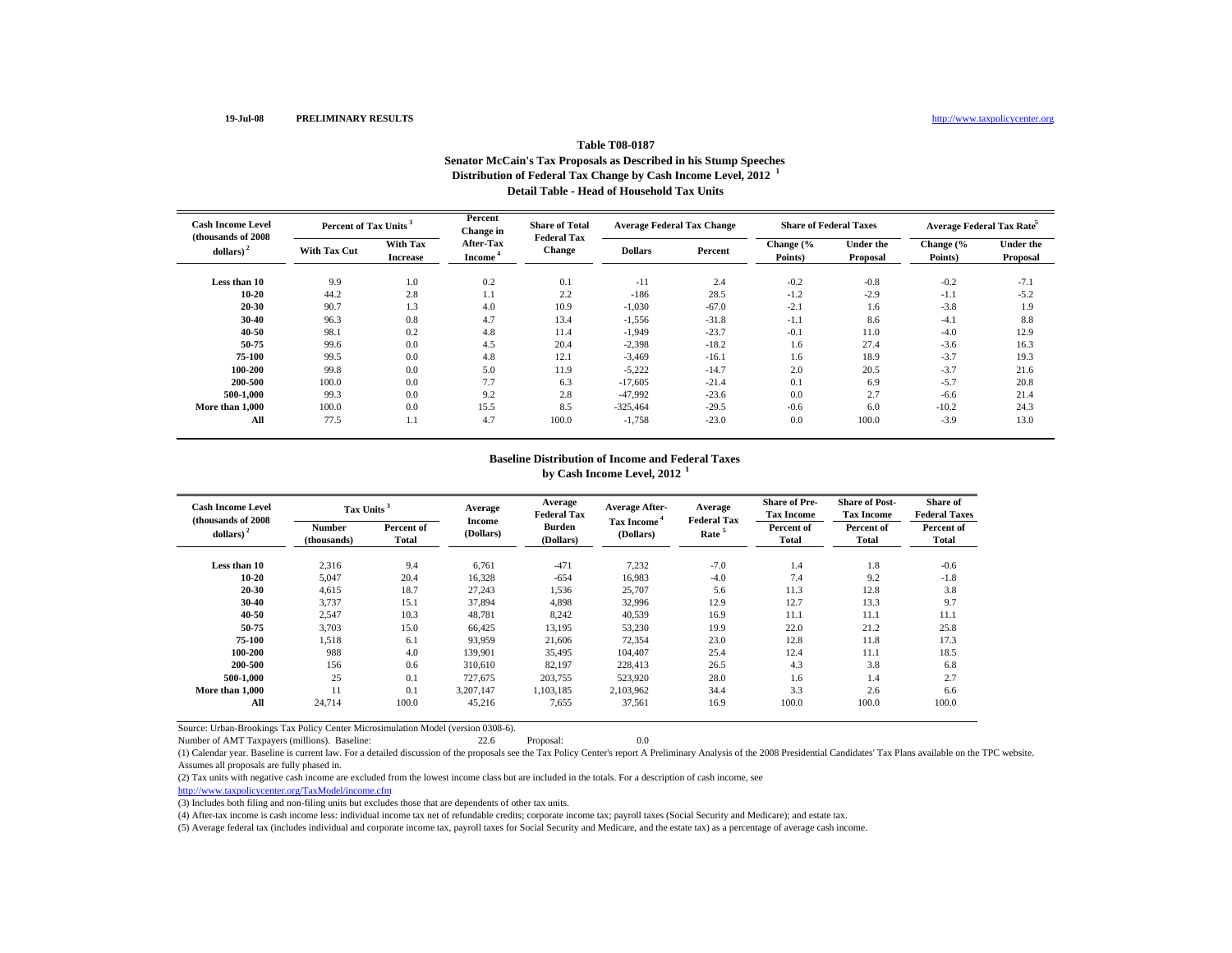## **Table T08-0187Senator McCain's Tax Proposals as Described in his Stump Speeches Distribution of Federal Tax Change by Cash Income Level, 2012 1 Detail Table - Tax Units with Children**

| <b>Cash Income Level</b><br>(thousands of 2008) | Percent of Tax Units <sup>3</sup> |                             | <b>Percent Change</b>               | <b>Share of Total</b>               | <b>Average Federal Tax Change</b> |          | <b>Share of Federal Taxes</b> |                              | Average Federal Tax Rate <sup>5</sup> |                       |
|-------------------------------------------------|-----------------------------------|-----------------------------|-------------------------------------|-------------------------------------|-----------------------------------|----------|-------------------------------|------------------------------|---------------------------------------|-----------------------|
| dollars) $2$                                    | <b>With Tax Cut</b>               | With Tax<br><b>Increase</b> | in After-Tax<br>Income <sup>*</sup> | <b>Federal Tax</b><br><b>Change</b> | <b>Dollars</b>                    | Percent  | Change (%<br>Points)          | <b>Under the</b><br>Proposal | Change (%<br>Points)                  | Under the<br>Proposal |
| Less than 10                                    | 7.9                               | 1.0                         | 0.4                                 | 0.0                                 | $-30$                             | 4.6      | $-0.1$                        | $-0.2$                       | $-0.5$                                | $-10.8$               |
| $10 - 20$                                       | 49.7                              | 2.9                         | 1.4                                 | 0.5                                 | $-254$                            | 20.3     | $-0.3$                        | $-0.8$                       | $-1.5$                                | $-9.1$                |
| 20-30                                           | 91.7                              | 1.5                         | 4.7                                 | 2.4                                 | $-1,236$                          | $-114.8$ | $-0.6$                        | $-0.1$                       | $-4.6$                                | $-0.6$                |
| 30-40                                           | 97.8                              | 0.6                         | 5.6                                 | 3.1                                 | $-1,861$                          | $-41.0$  | $-0.4$                        | 1.4                          | $-4.9$                                | 7.1                   |
| 40-50                                           | 98.7                              | 0.4                         | 5.5                                 | 3.0                                 | $-2,256$                          | $-28.3$  | $-0.2$                        | 2.3                          | $-4.6$                                | 11.6                  |
| 50-75                                           | 99.6                              | 0.1                         | 5.2                                 | 7.3                                 | $-2,838$                          | $-22.3$  | 0.1                           | 7.6                          | $-4.2$                                | 14.6                  |
| 75-100                                          | 99.8                              | 0.0                         | 5.4                                 | 8.0                                 | $-4,023$                          | $-19.8$  | 0.4                           | 9.8                          | $-4.2$                                | 17.1                  |
| 100-200                                         | 100.0                             | 0.0                         | 6.3                                 | 24.3                                | $-7,039$                          | $-19.1$  | 1.6                           | 31.1                         | $-4.7$                                | 19.9                  |
| 200-500                                         | 100.0                             | 0.0                         | 7.8                                 | 18.4                                | $-17,376$                         | $-20.4$  | 0.8                           | 21.7                         | $-5.7$                                | 22.1                  |
| 500-1.000                                       | 100.0                             | 0.0                         | 10.1                                | 8.6                                 | $-51,993$                         | $-23.4$  | 0.0                           | 8.5                          | $-7.0$                                | 23.0                  |
| More than 1,000                                 | 100.0                             | 0.0                         | 15.0                                | 24.4                                | $-318,200$                        | $-28.4$  | $-1.3$                        | 18.6                         | $-9.8$                                | 24.8                  |
| All                                             | 88.2                              | 0.7                         | 7.4                                 | 100.0                               | $-5,881$                          | $-23.2$  | 0.0                           | 100.0                        | $-5.6$                                | 18.5                  |

#### **Baseline Distribution of Income and Federal Taxes by Cash Income Level, 2012 <sup>1</sup>**

| <b>Cash Income Level</b><br>(thousands of 2008) | Tax Units <sup>3</sup> |                     | Average             | Average<br><b>Federal Tax</b> | <b>Average After-</b>                | Average<br><b>Federal Tax</b> | <b>Share of Pre-</b><br><b>Tax Income</b> | <b>Share of Post-</b><br><b>Tax Income</b> | Share of<br><b>Federal Taxes</b> |
|-------------------------------------------------|------------------------|---------------------|---------------------|-------------------------------|--------------------------------------|-------------------------------|-------------------------------------------|--------------------------------------------|----------------------------------|
| dollars) $2$                                    | Number<br>(thousands)  | Percent of<br>Total | Income<br>(Dollars) | Burden<br>(Dollars)           | Tax Income <sup>4</sup><br>(Dollars) | Rate <sup>5</sup>             | Percent of<br>Total                       | Percent of<br>Total                        | Percent of<br>Total              |
| Less than 10                                    | 2,594                  | 5.3                 | 6,371               | $-657$                        | 7,028                                | $-10.3$                       | 0.3                                       | 0.5                                        | $-0.1$                           |
| $10 - 20$                                       | 5,296                  | 10.8                | 16.585              | $-1,249$                      | 17.835                               | $-7.5$                        | 1.7                                       | 2.4                                        | $-0.5$                           |
| 20-30                                           | 5,529                  | 11.3                | 27,153              | 1,077                         | 26,076                               | 4.0                           | 2.9                                       | 3.7                                        | 0.5                              |
| 30-40                                           | 4.775                  | 9.8                 | 37.955              | 4,545                         | 33,409                               | 12.0                          | 3.5                                       | 4.1                                        | 1.8                              |
| 40-50                                           | 3,857                  | 7.9                 | 49.028              | 7.959                         | 41.069                               | 16.2                          | 3.7                                       | 4.1                                        | 2.5                              |
| 50-75                                           | 7,346                  | 15.0                | 67,754              | 12,719                        | 55,035                               | 18.8                          | 9.7                                       | 10.4                                       | 7.6                              |
| 75-100                                          | 5,684                  | 11.6                | 95,395              | 20,335                        | 75,060                               | 21.3                          | 10.6                                      | 11.0                                       | 9.3                              |
| 100-200                                         | 9.906                  | 20.3                | 149.292             | 36,806                        | 112.486                              | 24.7                          | 28.8                                      | 28.6                                       | 29.5                             |
| 200-500                                         | 3,045                  | 6.2                 | 307,399             | 85,157                        | 222,242                              | 27.7                          | 18.2                                      | 17.4                                       | 21.0                             |
| 500-1.000                                       | 476                    | 1.0                 | 739,676             | 222,412                       | 517.264                              | 30.1                          | 6.9                                       | 6.3                                        | 8.6                              |
| More than 1.000                                 | 220                    | 0.5                 | 3.238.329           | 1.121.453                     | 2.116.876                            | 34.6                          | 13.9                                      | 12.0                                       | 20.0                             |
| All                                             | 48.864                 | 100.0               | 105,014             | 25,317                        | 79.697                               | 24.1                          | 100.0                                     | 100.0                                      | 100.0                            |

Source: Urban-Brookings Tax Policy Center Microsimulation Model (version 0308-6).

Number of AMT Taxpayers (millions). Baseline: 22.6 Proposal: 0.0

Note: Tax units with children are those claiming an exemption for children at home or away from home.

(1) Calendar year. Baseline is current law. For a detailed discussion of the proposals see the Tax Policy Center's report A Preliminary Analysis of the 2008 Presidential Candidates' Tax Plans available on the TPC website. Assumes all proposals are fully phased in.

(2) Tax units with negative cash income are excluded from the lowest income class but are included in the totals. For a description of cash income, see

http://www.taxpolicycenter.org/TaxModel/income.cfm

(3) Includes both filing and non-filing units but excludes those that are dependents of other tax units.

(4) After-tax income is cash income less: individual income tax net of refundable credits; corporate income tax; payroll taxes (Social Security and Medicare); and estate tax.